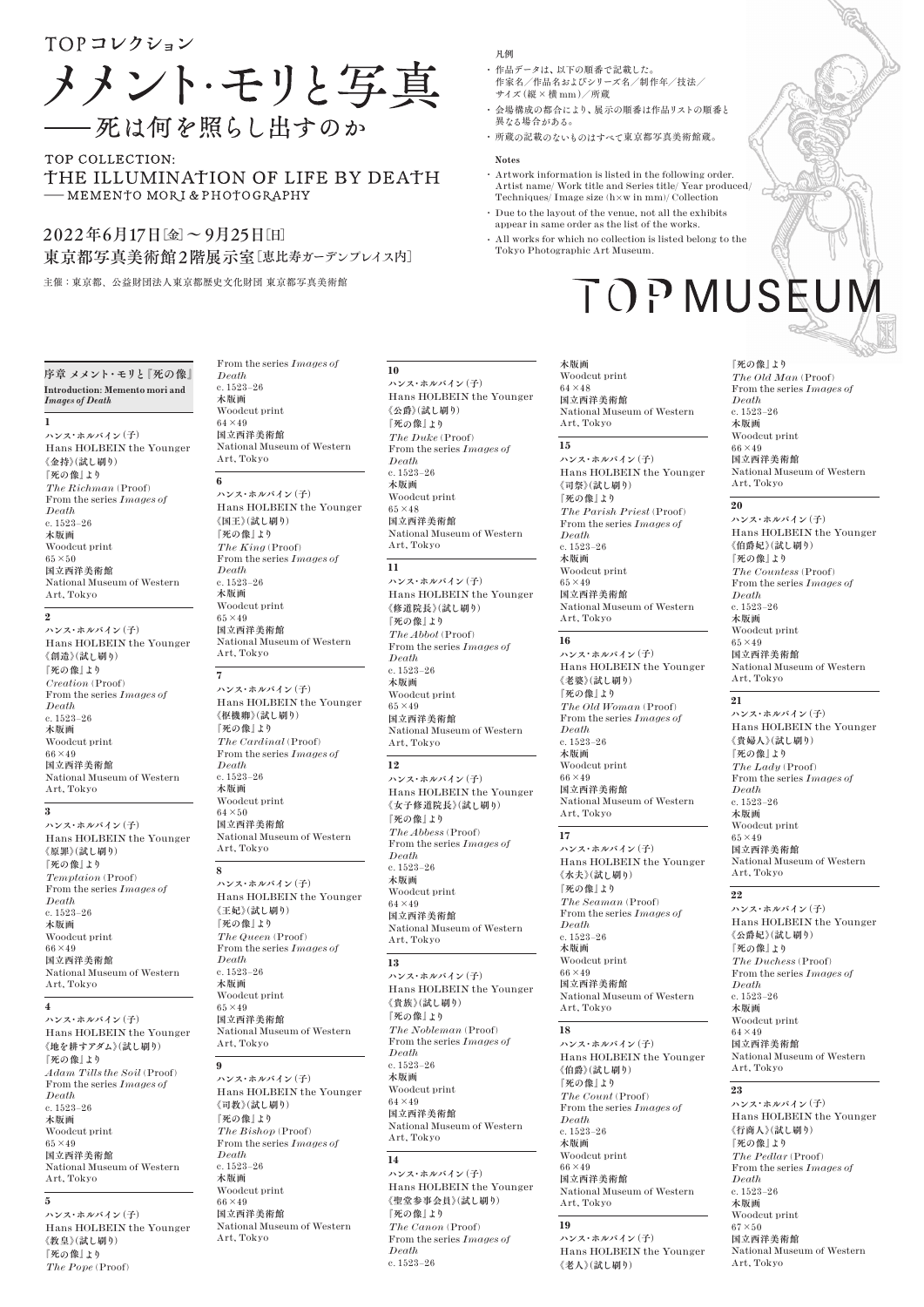#### **24**

ハンス**・**ホルバイン**(**子**)** Hans HOLBEIN the Younger **《**幼児**》(**試し刷り**) 『**死の像**』**より *The Child* (Proof) From the series *Images of Death* c. 1523–26 木版画 Woodcut print 66×49 国立西洋美術館 National Museum of Western Art, Tokyo

# **25**

ハンス**・**ホルバイン**(**子**)** Hans HOLBEIN the Younger **《**死の紋章盾**》(**試し刷り**) 『**死の像**』**より *Coat of Arms of Death* (Proof) From the series *Images of Death* c. 1525–26 木版画 Woodcut print  $65\times49$ 国立西洋美術館 National Museum of Western Art, Tokyo

#### 第 1章 メメント**・**モリと写真 **Section 1: Memento mori and Photography**

# **1-1**

W. ユージン**・**スミス W. Eugene SMITH **〈**第二次世界大戦**〉**より From the series *WORLD WAR II* 1944 ゼラチン**・**シルバー**・**プリント Gelatin silver print  $1010 \times 760$ 

#### **1-2**

W. ユージン**・**スミス W. Eugene SMITH **《**毒ガス攻撃**》** *Gas attach* c. 1939–43 ゼラチン**・**シルバー**・**プリント Gelatin silver print  $344 \times 260$ 

#### **1-3**

W. ユージン**・**スミス W. Eugene SMITH **〈**第二次世界大戦**〉**より From the series *WORLD WAR II* 1944 ゼラチン**・**シルバー**・**プリント Gelatin silver print  $257 \times 334$ 

#### **1-4**

W. ユージン**・**スミス W. Eugene SMITH **〈**ニュー**・**メキシコ**〉**より From the series *NEW MEXICO* 1947 ゼラチン**・**シルバー**・**プリント Gelatin silver print 260×327

#### **1-5**

W. ユージン**・**スミス W. Eugene SMITH **〈**ニュー**・**メキシコ**〉**より From the series *NEW MEXICO* 1947 ゼラチン**・**シルバー**・**プリント Gelatin silver print  $240 \times 326$ 

### **1-6**

W. ユージン**・**スミス W. Eugene SMITH **〈**ニュー**・**メキシコ**〉**より From the series *NEW MEXICO* 1947 ゼラチン**・**シルバー**・**プリント Gelatin silver print  $264 \times 304$ 

#### **1-7**

W. ユージン**・**スミス W. Eugene SMITH

**〈**スペインの村**〉**より From the series *SPANISH VILLAGE* 1950 ゼラチン**・**シルバー**・**プリント Gelatin silver print 330×266

#### **1-8** マリオ**・**ジャコメッリ

Mario GIACOMELLI **〈**自分の顔を撫でる手もない**〉**より From the series *I don't have hands to caress my face* c. 1961–63 ゼラチン**・**シルバー**・**プリント Gelatin silver print 298×398

#### **1-9**

マリオ**・**ジャコメッリ Mario GIACOMELLI **〈**やがて死がやってきてあなたをね らう**〉**より From the series *Death will come and will have your eyes* c. 1954–68 ゼラチン**・**シルバー**・**プリント Gelatin silver print 298×398

#### **1-10**

マリオ**・**ジャコメッリ Mario GIACOMELLI **〈**やがて死がやってきてあなたをね らう**〉**より From the series *Death will come and will have your eyes* c. 1954–68 ゼラチン**・**シルバー**・**プリント Gelatin silver print  $299 \times 395$ 

#### **1-11**

ロバート**・**キャパ Robert CAPA **《**フラーガ アラゴン前線**、**スペイン 1938 年11月7日**》** *Near Fraga (Aragon), November 7, 1938. Loyalist offensive along the Rio Se* 1938 ゼラチン**・**シルバー**・**プリント Gelatin silver print 181×252 **1-12** ロバート**・**キャパ Robert CAPA

**《**オマハ**・**ビーチ**、**コルヴィユ**・**シュル**・** メール付近**、**ノルマンディー海岸**、** 1944年 6月6日**、**Dディに上陸するア メリカ軍**》** *Omaha Beach, near Colleville-sur-Mer, Normandy coast, June 6, 1944. American troops landing on D-Day.* 1944 ゼラチン**・**シルバー**・**プリント Gelatin silver print 226×353

# **1-13**

ロバート**・**キャパ Robert CAPA **《**ナムディン 仏領インドシナ**(**現ベトナ ム**)**1954 年 5月21日**》** *Namdihn, May 21, 1954* 1954 ゼラチン**・**シルバー**・**プリント Gelatin silver print 240×188

#### **1-14** 澤田教一

Kyoichi SAWADA **《**安全への逃避**》** *Flee to Safety* 1965 ゼラチン**・**シルバー**・**プリント Gelatin silver print  $265 \times 508$ 

#### **1-15**

澤田教一 Kyoichi SAWADA **《**泥まみれの死**》** *Dusty Death* 1966 ゼラチン**・**シルバー**・**プリント Gelatin silver print  $406 \times 396$ 

#### **1-16**

澤田教一 Kyoichi SAWADA **《(**戦場の十字架 フエ**)》** *(A Cross of the Buttlefield, Hue)*  $1968$ ゼラチン**・**シルバー**・**プリント Gelatin silver print 232×348

#### **1-17**

澤田教一 Kyoichi SAWADA **《(**第一歩兵師団兵士 カンボジア国 境付近**)》** *(A Soldier of the U.S. 1st Infantry Division, Near the Cambodian Border)* 1966 ゼラチン**・**シルバー**・**プリント Gelatin silver print 348×228

#### **1-18**

セバスチャン**・**サルガド Sebastião SALGADO **《**コレム**、**エチオピア**(**砂漠の4人**)》** *Korem, Ethiopia (4 people in the desert)* 1984 ゼラチン**・**シルバー**・**プリント Gelatin silver print 235×348

#### **1-19**

セバスチャン**・**サルガド Sebastião SALGADO **《**エチオピアのティグレ地方からスー ダンへの 集団移住**、**エチオピア**、** 1985 年**》 〈**サヘルの飢饉 1984 – 1985**〉**より *Exodus from the Tigre Province of Ethiopia to Sudan, Ethiopia, 1985* From the series *Famine in the Sahel 1984–1985* 1985 ゼラチン**・**シルバー**・**プリント

Gelatin silver print  $237\times397$ 

#### **1-20**

セバスチャン**・**サルガド Sebastião SALGADO **《**マリ**(**少年と木々**)》** *Mali (A boy and trees)* 1985 ゼラチン**・**シルバー**・**プリント Gelatin silver print 234×348

#### **1-21**

セバスチャン**・**サルガド Sebastião SALGADO **《**セラ**・**ペラダ**(**柱にもたれる労働者**)》** *Serra Pelada (labor leaning against pole)* 1986 ゼラチン**・**シルバー**・**プリント Gelatin silver print  $241 \times 358$ 

#### **1-22**

セバスチャン**・**サルガド Sebastião SALGADO **《**オアハカのミヒェ族インディアン**、**メ キシコ**、**1980 年**》 〈**ラテン**・**アメリカ 1977 – 1983**〉**より *Mixe Indians, Oaxaca, Mexico, 1980* From the series *Latin America 1977–1983* 1980 ゼラチン**・**シルバー**・**プリント Gelatin silver print 237×395

#### **1-23**

セバスチャン**・**サルガド Sebastião SALGADO **《**クラテウス**、**ブラジル**、**1983 年**》 〈**ラテン**・**アメリカ 1977 – 1983**〉**より *Crateus, Brazil, 1983* From the series *Latin America 1977–1983* 1983 ゼラチン**・**シルバー**・**プリント

Gelatin silver print 237×397

#### **1-24**

ウォーカー**・**エヴァンズ Walker EVANS **《**鉱夫の家**、**ウエスト**・**ヴァージニア州**、** モーガンタウン付近**》** *A Miner's Home, Vicinity Motgantown, West Virginia* 1935 ゼラチン**・**シルバー**・**プリント Gelatin silver print 200×252

# **1-25**

ウォーカー**・**エヴァンズ Walker EVANS **《**小作人の家族**、**アラバマ州 ヘイル 郡**》** *Sharecropper's Family, Hale County, Alabama* 1936 ゼラチン**・**シルバー**・**プリント Gelatin silver print

#### **1-26**

193×253

ウォーカー**・**エヴァンズ Walker EVANS **《**ペンシルバニア州 ベツレヘム**》** *Bethlehem, Pennsylvania* 1936 ゼラチン**・**シルバー**・**プリント Gelatin silver print  $205 \times 355$ 

### **1-27**

ウォーカー**・**エヴァンズ Walker EVANS **《**地下鉄ポートレイト**》** *Subway Portrait* 1938 ゼラチン**・**シルバー**・**プリント Gelatin silver print 128×193

第 2 章 メメント**・**モリと孤独**、** そしてユーモア **Section 2: Memento mori, Solitude, and Humor**

# **2-1**

荒木経惟 Nobuyoshi ARAKI **〈**センチメンタルな旅**〉**より From the series *Sentimental Journey* 1971 ゼラチン**・**シルバー**・**プリント Gelatin silver print 233×366

### **2-2**

荒木経惟 Nobuyoshi ARAKI **〈**センチメンタルな旅**〉**より From the series *Sentimental Journey* 1971 ゼラチン**・**シルバー**・**プリント Gelatin silver print 215×356

# **2-3**

荒木経惟 Nobuyoshi ARAKI **〈**センチメンタルな旅**〉**より From the series *Sentimental Journey* 1971 ゼラチン**・**シルバー**・**プリント Gelatin silver print 233×366

### **2-4**

荒木経惟 Nobuyoshi ARAKI **〈**センチメンタルな旅**〉**より From the series *Sentimental Journey* 1971 ゼラチン**・**シルバー**・**プリント Gelatin silver print 233×366

# **2-5**

荒木経惟 Nobuyoshi ARAKI

#### **〈**センチメンタルな旅**〉**より From the series *Sentimental Journey* 1971 ゼラチン**・**シルバー**・**プリント Gelatin silver print 233×366

#### **2-6** 荒木経惟

Nobuyoshi ARAKI **〈**センチメンタルな旅**〉**より From the series *Sentimental Journey* 1971 ゼラチン**・**シルバー**・**プリント Gelatin silver print 233×366

#### **2-7**

荒木経惟 Nobuyoshi ARAKI **〈**センチメンタルな旅**〉**より From the series *Sentimental Journey* 1971 ゼラチン**・**シルバー**・**プリント Gelatin silver print  $215 \times 356$ 

#### **2-8** 荒木経惟

Nobuyoshi ARAKI **〈**センチメンタルな旅**〉**より From the series *Sentimental Journey* 1971 ゼラチン**・**シルバー**・**プリント Gelatin silver print  $215\times356$ 

# **2-9**

荒木経惟 Nobuyoshi ARAKI **〈**センチメンタルな旅**〉**より From the series *Sentimental Journey* 1971 ゼラチン**・**シルバー**・**プリント Gelatin silver print  $215 \times 356$ 

# **2-10**

荒木経惟 Nobuyoshi ARAKI **〈**センチメンタルな旅**〉**より From the series *Sentimental Journey* 1971 ゼラチン**・**シルバー**・**プリント Gelatin silver print  $215 \times 356$ 

# **2-11**

荒木経惟 Nobuyoshi ARAKI **〈**センチメンタルな旅**〉**より From the series *Sentimental Journey* 1971 ゼラチン**・**シルバー**・**プリント Gelatin silver print  $215 \times 356$ 

# **2-12**

荒木経惟 Nobuyoshi ARAKI **〈**センチメンタルな旅**〉**より From the series *Sentimental Journey* 1971 ゼラチン**・**シルバー**・**プリント Gelatin silver print 233×366

#### **2-13**

リー**・**フリードランダー Lee FRIEDLANDER **《**プロビンスタウン**、**マサチューセッ ツ州**》** *Provincetown, Massachusetts* 1968 ゼラチン**・**シルバー**・**プリント Gelatin silver print 203×353

## **2-14**

リー**・**フリードランダー Lee FRIEDLANDER **《**ニューヨーク**・**シティ**》** *New York City*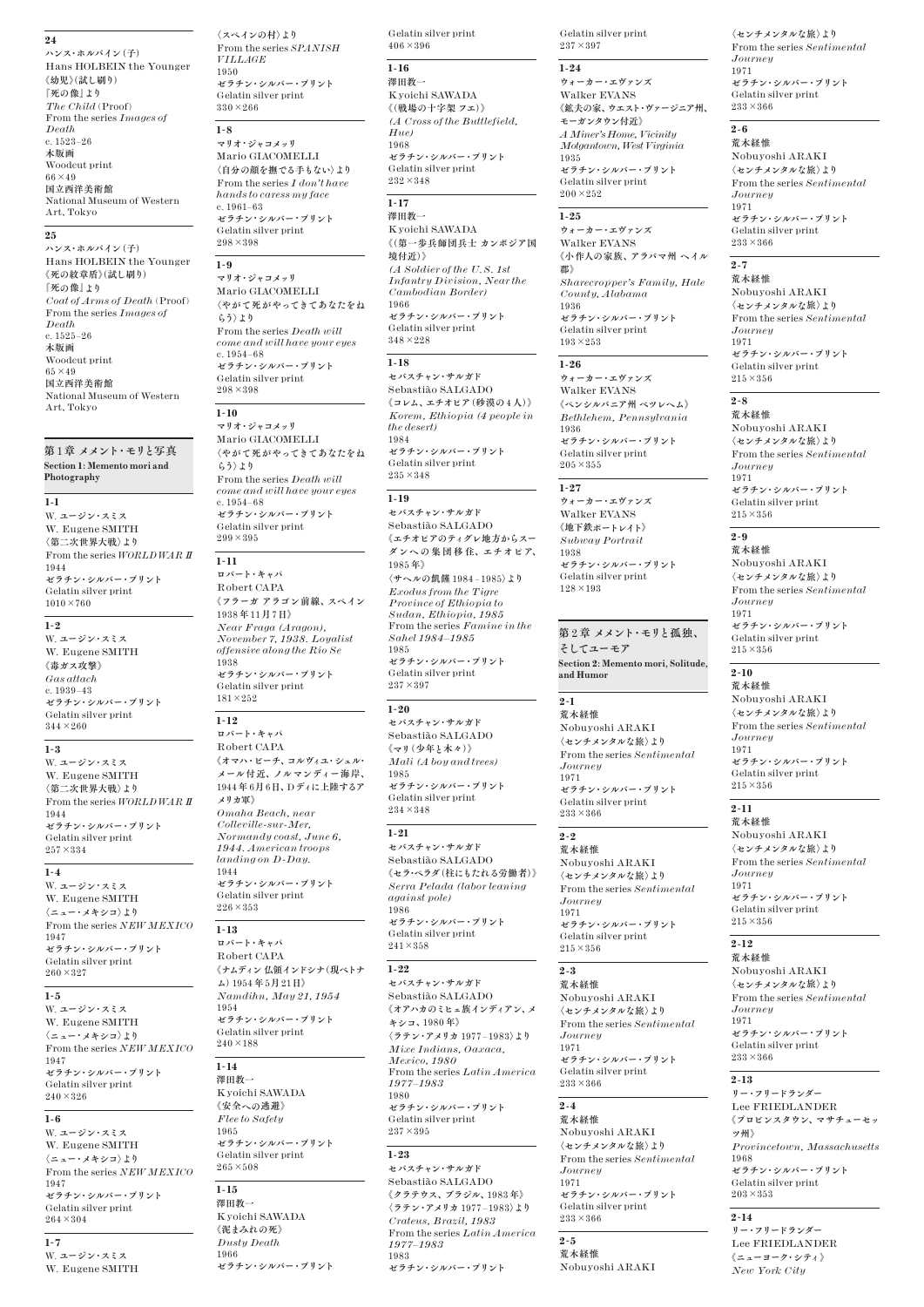1962 ゼラチン**・**シルバー**・**プリント Gelatin silver print  $205 \times 353$ 

# **2-15**

リー**・**フリードランダー Lee FRIEDLANDER **《**ボブ**・**ブレックマン**、**ニューヨーク**・** シティ**》** *Bob Blechman, New York City* 1968 ゼラチン**・**シルバー**・**プリント Gelatin silver print 204×354

### **2-16**

リー**・**フリードランダー Lee FRIEDLANDER **《**ギャラックス**、**ヴァージニア州**》** *Galax, Virginia* 1962 ゼラチン**・**シルバー**・**プリント Gelatin silver print 206×354

#### **2-17**

リー**・**フリードランダー Lee FRIEDLANDER **《**ハベストロー**、**ニューヨーク州**》** *Haverstraw, New York* 1966 ゼラチン**・**シルバー**・**プリント Gelatin silver print  $205 \times 354$ 

#### **2-18**

リー**・**フリードランダー Lee FRIEDLANDER **《**ニューヨーク**・**シティ**》** *New York City* 1964 ゼラチン**・**シルバー**・**プリント Gelatin silver print 211×354

#### **2-19**

ロバート**・**フランク Robert FRANK **《**涙の雫**、**ニュージャージー**》** *Teardrops, New Jersey* 1955 ゼラチン**・**シルバー**・**プリント Gelatin silver print 223×355

#### **2-20**

ロバート**・**フランク Robert FRANK **《**ロンドン**》** *London* 1952 ゼラチン**・**シルバー**・**プリント Gelatin silver print 221×356

#### **2-21**

ロバート**・**フランク Robert FRANK **《**自動車事故**、**国道 66号線**、**ウィンス ローとフラッグスタッフの間**、**アリゾナ**》 〈**アメリカンズ**〉**より *Car Accident, U.S. 66, Between Winslow and Flagstaff, Arizona* From the series *The Americans* 1955 ゼラチン**・**シルバー**・**プリント Gelatin silver print  $210 \times 357$ 

#### **2-22**

ロバート**・**フランク Robert FRANK **《**ミシシッピ川**、**バトン**・**ルージュ**、** ルイジアナ**》 〈**アメリカンズ**〉**より *Mississippi River, Baton Rouge, Louisiana* From the series *The Americans* 1955 ゼラチン**・**シルバー**・**プリント Gelatin silver print  $215 \times 354$ 

#### **2-23**

ロバート**・**フランク Robert FRANK **《**トロリーバス**、**ニューオーリンズ**》**

**〈**アメリカンズ**〉**より *Trolley, New Orleans* From the series *The Americans* 1955 ゼラチン**・**シルバー**・**プリント Gelatin silver print  $247 \times 404$ 

#### **2-24**

ウィリアム**・**エグルストン William EGGLESTON **《**キャシディ沼の前で**、**ミシシッピ州 サムナー**》 〈**ウィリアム**・**エグルストンのガイド**〉**より *Sumner, Mississippi, Cassidy Bayou in Background* From the series *William Eggleston's Guide* 1972 ダイ**・**トランスファー**・**プリント Dye transfer process  $278 \times 580$ 

#### **2-25**

ウィリアム**・**エグルストン William EGGLESTON **《**荒れ果てたワナロー農園の近くで**、** ミシシッピ州**》 〈**ウィリアム**・**エグルストンのガイド**〉**より *Near Extinct Wannalaw Plantation, Mississippi* From the series *William Eggleston's Guide* 1972 ダイ**・**トランスファー**・**プリント Dye transfer process 352×572

#### **2-26**

ウィリアム**・**エグルストン William EGGLESTON **《**メンフィス**》 〈**ウィリアム**・**エグルストンのガイド**〉**より *Memphis* From the series *William Eggleston's Guide* 1972 ダイ**・**トランスファー**・**プリント Dye transfer process 534×473

#### **2-27**

ウィリアム**・**エグルストン William EGGLESTON **《**ミシシッピ州モートン**》 〈**ウィリアム**・**エグルストンのガイド**〉**より *Morton, Mississippi* From the series *William Eggleston's Guide* 1972 ダイ**・**トランスファー**・**プリント Dye transfer process 529×473

#### **2-28**

ウィリアム**・**エグルストン William EGGLESTON **《**ミシシッピー州 ジャクソン**》 〈**ウィリアム**・**エグルストンのガイド**〉**より *Jackson, Mississippi* From the series *William Eggleston's Guide* 1972 ダイ**・**トランスファー**・**プリント Dye transfer process  $342\times626$ 

#### **2-29**

ウィリアム**・**エグルストン William EGGLESTON **《**メンフィスの南部郊外**》 〈**ウィリアム**・**エグルストンのガイド**〉**より *Southern Environs of Memphis* From the series *William Eggleston's Guide* 1972 ダイ**・**トランスファー**・**プリント Dye transfer process 282×585

#### **2-30**

ダイアン**・**アーバス Diane ARBUS **《**一卵性双生児**、**ローゼル**、**ニュー ジャージー州**、**1966年**》** *Identical twins, Roselle, N.J. 1966*

1966 ゼラチン**・**シルバー**・**プリント Gelatin silver print  $377 \times 410$ 

### **2-31**

ダイアン**・**アーバス Diane ARBUS **《**寝室の未亡人 ニューヨーク**、** 1963年**》** *A widow in her bedroon, N.Y.C. 1963* 1963 ゼラチン**・**シルバー**・**プリント Gelatin silver print  $225\times280$ 

# $\overline{2.39}$

ダイアン**・**アーバス Diane ARBUS **《**リビングルームのクリスマスツリー**、** ロングアイランド**、**レヴィットタウン**、** 1963年**》** *X'mas tree in a living room in Levittown, L.I. 1963* 1963 ゼラチン**・**シルバー**・**プリント Gelatin silver print 257×282

#### **2-33**

ダイアン**・**アーバス Diane ARBUS **《**Untitled**(**22**)、**1970–71年**》** *Untitled (22) 1970–71* c. 1970–71 ゼラチン**・**シルバー**・**プリント Gelatin silver print  $374\times405$ 

#### **2-34**

ダイアン**・**アーバス Diane ARBUS **《**家族**、**日曜日に庭の芝生で**、** ウェストチェスター**、**ニューヨーク州**、** 1968 年**》** *A family on their lawn on Sunday in Westchester, N.Y. 1968* 1968 ゼラチン**・**シルバー**・**プリント Gelatin silver print  $370\times410$ 

# **2-35**

牛腸茂雄 Shigeo GOCHO **〈**日々**〉**より From the series *Days* 1967 ゼラチン**・**シルバー**・**プリント Gelatin silver print  $139 \times 240$ 

#### **2-36**

牛腸茂雄 Shigeo GOCHO **〈**日々**〉**より From the series *Days* 1967 ゼラチン**・**シルバー**・**プリント Gelatin silver print 138×240

# **2-37**

牛腸茂雄 Shigeo GOCHO **〈**日々**〉**より From the series *Days* 1967 ゼラチン**・**シルバー**・**プリント Gelatin silver print  $140\times239$ 

#### **2-38**

牛腸茂雄 Shigeo GOCHO **〈**日々**〉**より From the series *Days* 1967 ゼラチン**・**シルバー**・**プリント Gelatin silver print 140×237

### **2-39**

牛腸茂雄 Shigeo GOCHO **〈**日々**〉**より From the series *Days* 1967

ゼラチン**・**シルバー**・**プリント Gelatin silver print 139×240

#### **2-40** 牛腸茂雄

Shigeo GOCHO **〈**日々**〉**より From the series *Days* 1967 ゼラチン**・**シルバー**・**プリント Gelatin silver print 143×239

### **2-41**

牛腸茂雄 Shigeo GOCHO **〈**日々**〉**より From the series *Days* 1967 ゼラチン**・**シルバー**・**プリント Gelatin silver print  $140 \times 242$ 

#### **2-42**

牛腸茂雄 Shigeo GOCHO **〈**日々**〉**より From the series *Days* 1967 ゼラチン**・**シルバー**・**プリント Gelatin silver print 139×243

#### 第 3 章 メメント**・**モリと幸福 **Section 3: Memento mori and Happiness**

**3-1** 藤原新也

Shinya FUJIWARA **《**よく気をつけて見ていると**、**足もと に**、**いつも無限の死がひそんでいる**》 〈**メメント**・**モリ**〉**より *Looking carefully, you will find an infinite number of deaths hidden under your feet.*  From the series *Memento-Mori* 1975 発色現像方式印画 Chromogenic print

# $349 \times 521$ **3-2**

藤原新也 Shinya FUJIWARA **《**死を想え**》 〈**メメント**・**モリ**〉**より *Mémento mori, remember death.* From the series *Memento-Mori* 1974 ……<br>発色現像方式印画

Chromogenic print  $345 \times 520$ 

#### **3-3** 藤原新也

Shinya FUJIWARA **《**寿命とは**、**切り花の限りある命のよ うなもの**》 〈**メメント**・**モリ**〉**より *The span of life is like the limited life of a cut flower.* From the series *Memento-Mori* 1979 発色現像方式印画

#### Chromogenic print  $349\times520$

# **3-4**

藤原新也 Shinya FUJIWARA **《**死というものは**、**なしくずしにヒトに 訪れるものではなく**、**死が訪れたその 最期のときの何時かの瞬間を**、**ヒト は決断し**、**選びとるのです**。**だから**、** 生きているあいだに**、**あなたが死ぬと きのための決断力をやしなっておき なさい**》**

**〈**メメント**・**モリ**〉**より *Death does not come gradually, a man chooses the last moment and makes decision when to die. So, while you are alive, cultivate your volitional power for your death.* From the series *Memento-Mori* 1969

#### 発色現像方式印画 Chromogenic print

 $348\times520$ 

# **3-5**

藤原新也 Shinya FUJIWARA **《**祭りの日の聖地で印をむすんで死 ぬなんて**、**なんと ダンディなヤツだ**》 〈**メメント**・**モリ**〉**より *What a dandy guy to die on the day of celebration on the sacred ground, making symbolic signs with the fingers.* From the series *Memento-Mori* 1972 発色現像方式印画 Chromogenic print  $346 \times 520$ 

# **3-6**

藤原新也 Shinya FUJIWARA **《**ニンゲンは犬に食われるほど自由 だ**》 〈**メメント**・**モリ**〉**より *A human is as free as eaten by a dog.* From the series *Memento-Mori* 1972 発色現像方式印画 Chromogenic print  $347\times518$ 

# **3-7**

藤原新也 Shinya FUJIWARA **《**あの人骨を見たとき**、**病院では死に たくないと思った**。**なぜなら**、**死は病 ではないのですから**》 〈**メメント**・**モリ**〉**より *When I saw those bones, I was determined not to die in a hospital. Because death is not an illness.* From the series *Memento-Mori* 1972 1912<br>発色現像方式印画 Chromogenic print  $346\times520$ 

# **3-8**

藤原新也 Shinya FUJIWARA **《**あの人がさかさまなのか**、**わたしが さかさまなのか**》 〈**メメント**・**モリ**〉**より *That man is upside-down? Or am I ?* From the series *Memento-Mori* 1972 発色現像方式印画 Chromogenic print  $346 \times 519$ 

# **3-9**

藤原新也 Shinya FUJIWARA **《**死とは死を賭して周りの者を導く**、** 人生最後の授業**》 〈**メメント**・**モリ**〉**より *Death is the final lesson of life to guide others devoting death.* From the series *Memento-Mori* 1972 発色現像方式印画

Chromogenic print  $347\times520$ 

# **3-10**

藤原新也 Shinya FUJIWARA **《**死のとき**、**闇にさまようか光に満ちるか 心がそれを選びとる**》 〈**メメント**・**モリ**〉**より *The heart chooses at the time of death, whether to be wondering in darkness or filled with light.* From the series *Memento-Mori* 1972 発色現像方式印画

Chromogenic print  $346 \times 519$ 

# **3-11**

藤原新也 Shinya FUJIWARA **《**月の明かりで手相を見た**。**生命線 がくっきりみえた**》 〈**メメント**・**モリ**〉**より